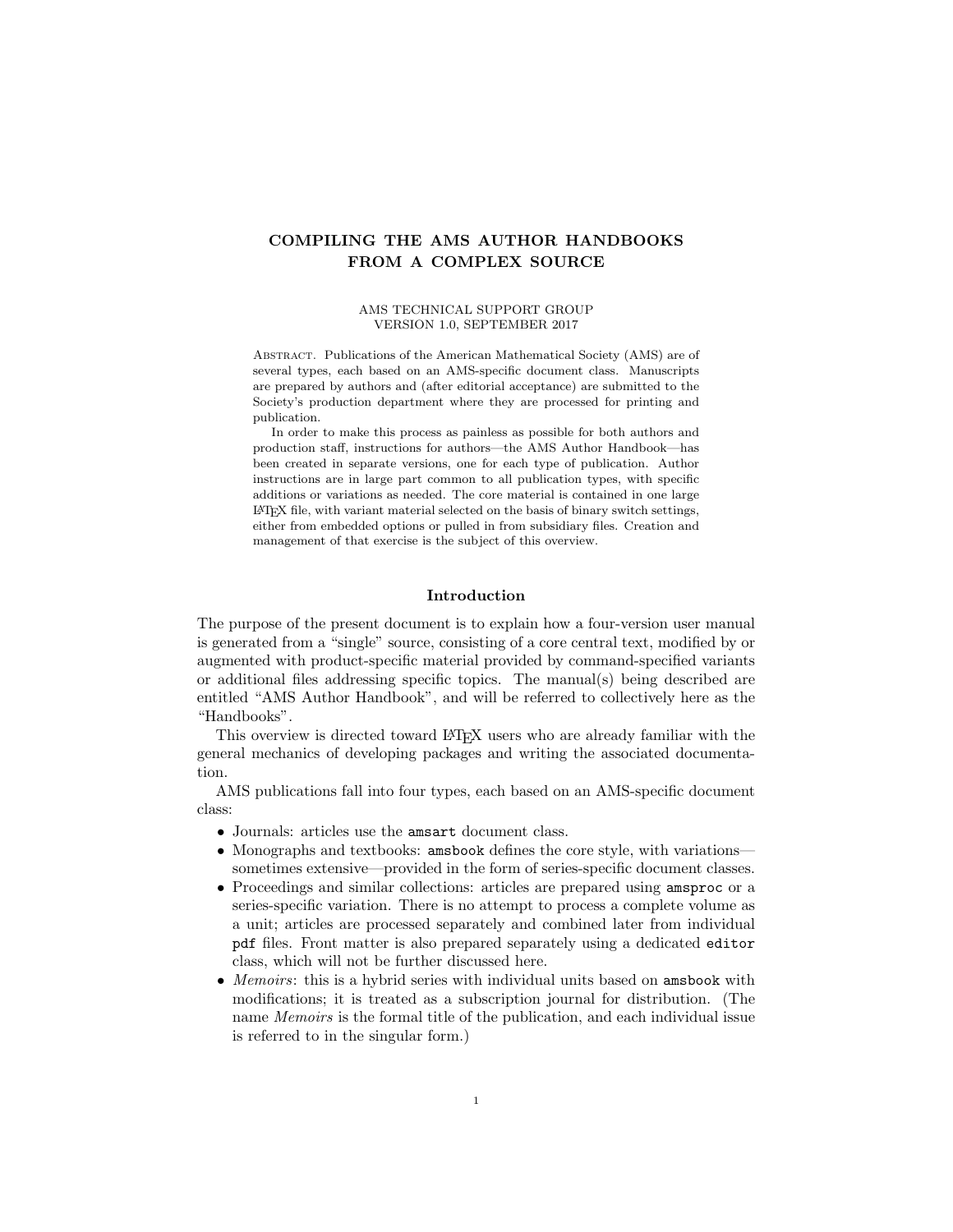The four variations of the Handbook are launched by separate "driver" files, each of which contains only the few instructions necessary to set the scene:

```
\documentclass
% [openany] % The openany option may be used for screen viewing.
  {amsbook}
\usepackage{ahandinstr-r}
\setminussetboolean{\langle document\ type \rangle}{ttrue}\input{Author_Handbook_Body}
\end{document}
```
The components are described in the following sections.

#### The macro package: ahandinstr-r.sty

This collection of macros provides commands for selecting the document type and formatting the contents.

Document type selection is controlled by two types of commands: binary switches (a.k.a. "booleans") and macros with arguments. The latter are defined based on the switches for making the desired selection, and in turn are most often used to select small text strings or to pull in subsidiary files. Here are a couple of examples, with typical uses.

```
\newcommand{\jmp}[3]{%
        \ifjournal #1\fi
        \ifmonograph #2\fi
        \ifproceedings #3\fi
}
\jmp{\input J-Series}{\input M-Series}{\input PC-Series}
\newcommand{\notmonograph}[1]{%
        \ifmonograph
        \else #1\fi
}
\item Do not use \textbf{author-defined macros} in author names,
 titles, \notmonograph{abstract, }%
 section and theorem headings, or references;
```
Choice of a boolean or macro has been based on what seemed to be most robust and easy to maintain as the document was written or updated.

It is also possible to tailor the output for printing or reading online. The default formatting option for amsbook is [openright]; that is, start every chapter on a right-hand page. But the resulting blank pages are a distraction for online reference, so [openany] can be specified if that is the expected use. This option had already been applied selectively to the handbooks, to force the two-page table of contents onto a page span, and for all but the monographs version (which has a two-page introduction) to run the introduction in on the otherwise blank page following the contents. To permit this exception, while retaining the ability to follow the intended document-wide formatting, an internal option, \if@openany, has been added.

The subject macro package has been used in compiling the present document in order to maintain a consistent format.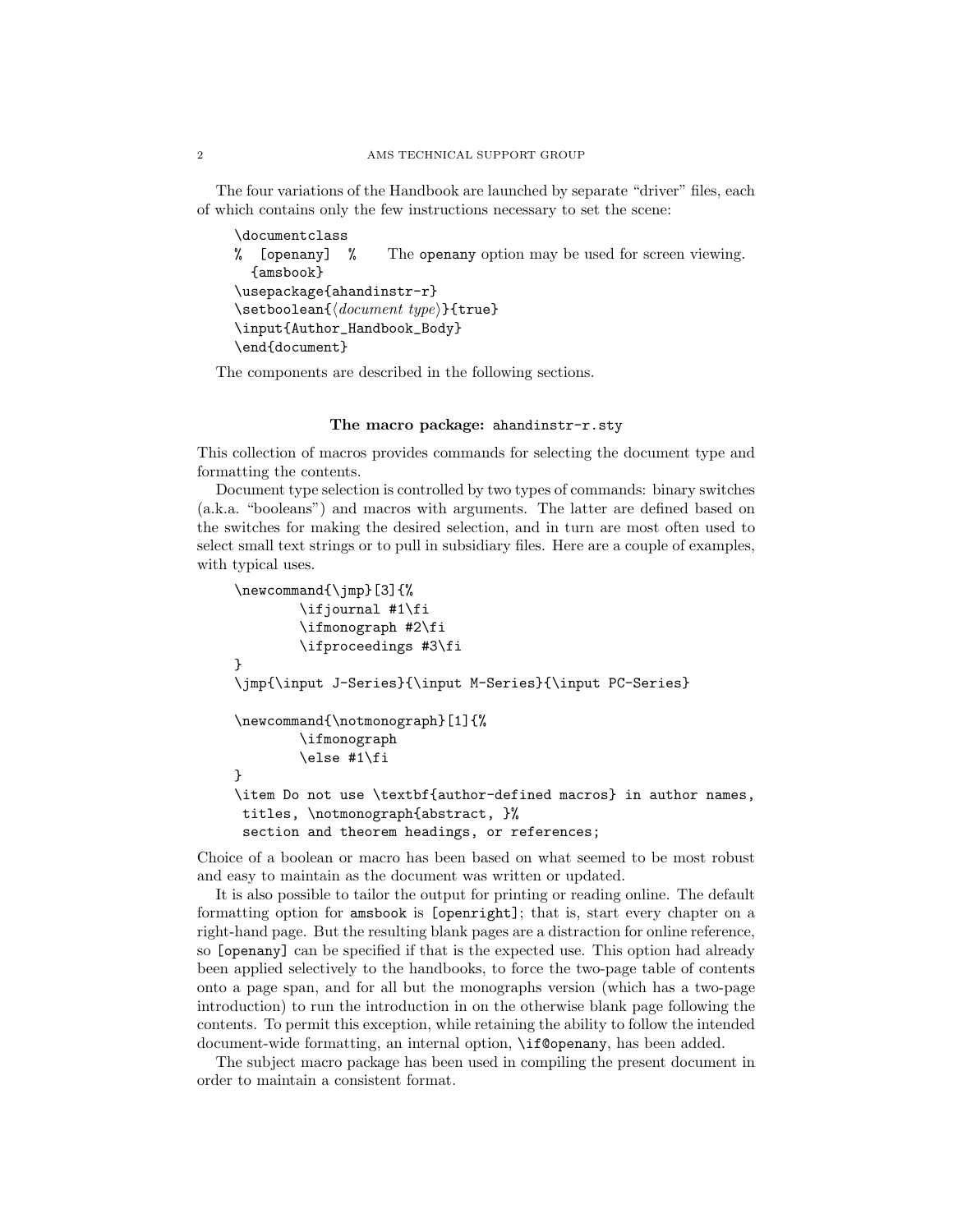#### Files composing the Author Handbook complex

The four versions of the Handbook are produced by separate driver files, already described in the introduction, on page [1.](#page-0-0)

- Author\_Handbook\_Journals.tex
- Author\_Handbook\_Mono.tex
- Author\_Handbook\_ProcColl.tex
- Author\_Handbook\_Memo.tex

The macro package responsible for styling the contents, ahandinstr-r.sty, has also been described above.

A single file, Author\_Handbook\_Body.tex, contains the main content; see page [4.](#page-3-0) One version of the Handbook covers only a single publication, Memoirs; the coverage of the other three is provided as three separate lists, each in its own file to permit easy updates:

- J-Series.tex
- M-Series.tex
- PC-Series.tex

Each version of the Handbook contains a list of requirements tailored for the specific type of publication:

- J-Checklist.tex
- M-Checklist.tex
- PC-Checklist.tex
- Mem-Checklist.tex

Since many checklist items are identical in more than one version, they are defined as token strings. A name is assigned to each token string by the \newtoks command, in the macro file. The (variant) texts are defined in the body, just before the section in which each is to be used; only the token string name appears in the input text.

The content of a publication's top matter differs by publication type, so the details are provided in separate files:

- TopMatterTags\_J.tex
- TopMatterTags\_M.tex
- TopMatterTags\_PC.tex
- TopMatterTags\_Mem.tex

The requirements for graphics are common to all types of publications, but a different author is responsible for this material, so the text is in a file by itself. Several illustrations are present as .eps files, with equivalent .pdf versions.

- Graphics\_Guidelines.tex
- Color2Gray.eps / Color2Gray.pdf
- gamuts.eps / gamuts.pdf
- rgb-cmyk.eps / rgb-cmyk.pdf
- spectrum.eps / spectrum.pdf

Finally, two chapters dealing with procedures and the bibliography complete the collection. That they are in separate files is an accident of history.

- Submitting2AMS.tex
- ResourcesHelp.tex
- AH\_Bibliography.tex

Total distinct files in the collection making up the Handbooks: 29.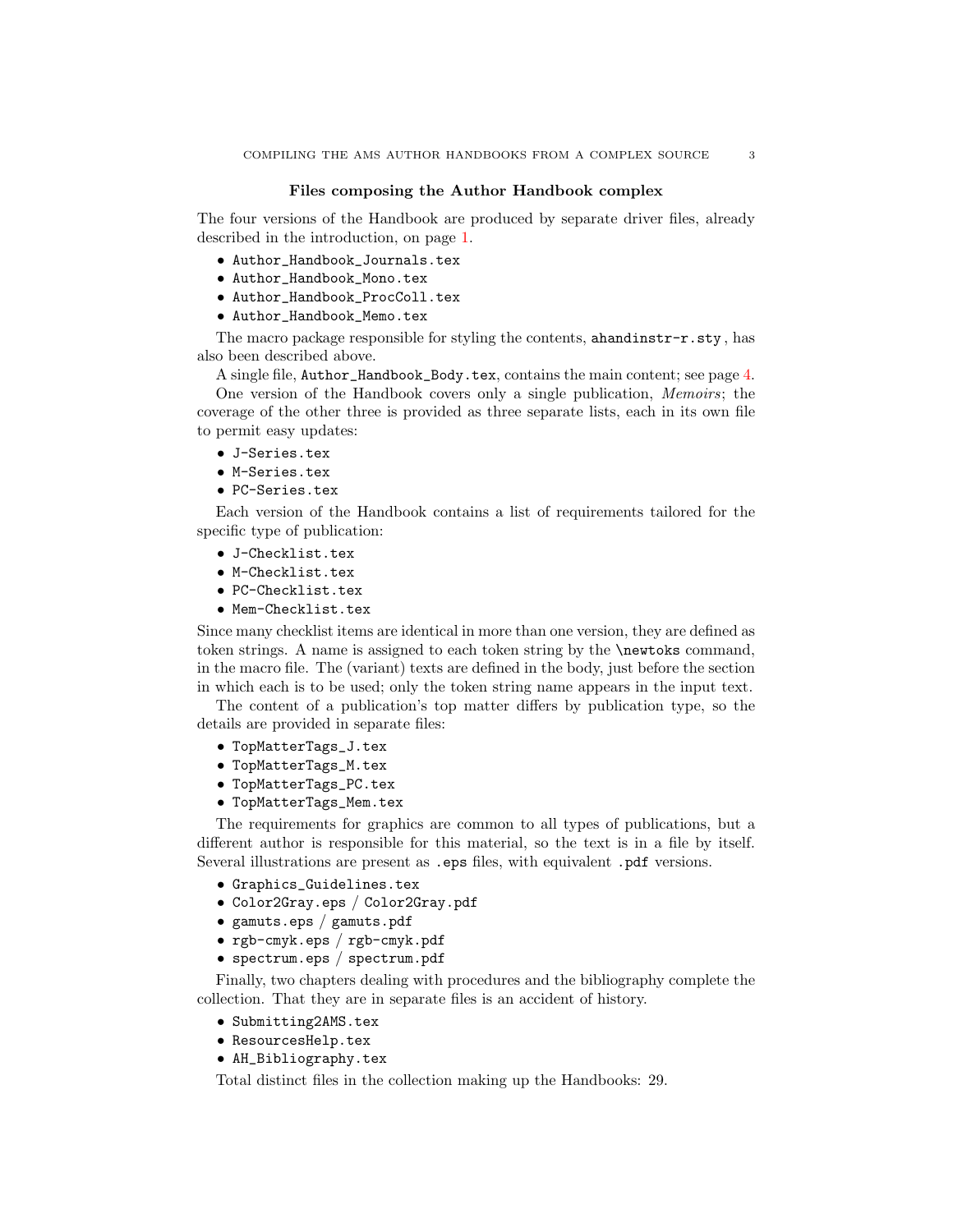#### <span id="page-3-0"></span>The main text file: Author\_Handbook\_Body.tex

This file contains the bulk of the text.

If a difference between versions is small (e.g., a few words), or can be represented by a compact instruction (e.g.,  $\in{\mathcal{h}le name}$ , a macro with arguments denoting the requisite version(s) is used.

If the difference is extensive—more than one paragraph is changed or variations are nested—the boolean \if commands are used directly.

An effort has been made to avoid repetition, sometimes at the cost of input coding that is more complex than desirable. The reason for this choice is the high probability that duplicated content could be overlooked when updates are made. In the case of an instruction manual, this can affect a large number of users and result in unnecessary questions, whereas getting the input coding right usually depends on only one person or a small group.

Rather than showing involved examples here, it is more instructive to look at the actual files. Some examples of varying complexity can be found following these lines: \chapter{Introduction} and \subsection{indexing}.

# Rationale for determining segmentation

As hinted at earlier, the decision to include material in a single file or multiple files is based on several factors.

For the project described here, the use of several independent driver files makes it possible to preserve the output for all versions while working on only one of them. It also makes identification of the different versions straightforward, since the appropriate version name is permanantly associated with each.

Segregation of project-specific macros in a dedicated style file (loaded with \usepackage) brings such benefits as the ability to use "internal" control sequence names without having to bother with \makeatletter and the like.

Development and maintenance of the content can easily be divided among multiple authors if it is possible to \input or \include it.

#### Environmental considerations affecting this document

The AMS production environment in great measure affects what is described in the Handbooks, and indeed in the present document as well. The AMS published more than 60,000 pages in 2016 from LAT<sub>E</sub>X input. To support an operation of this size, automation and consistency of input are key considerations.

The principal engine used for AMS production is pdflatex, with dvi output for print and pdf output for online posting. This supports the essential requirements that line and page breaks must be identical in the two forms of a paper or book, and also that hyperlinks must be accurately placed in the electronic version.

A third requirement is the ability to perform automated checking of graphics, which are becoming increasingly common in mathematical publications. This is, so far, all but impossible once a document is in pdf form; as a former member of the AMS technical support group once put it, "In a pdf file, everything is just hamburger." A line in a graph is no longer distinguishable from many other features in the file, and it is not always possible even to isolate the content of a graphic from the surrounding text. A graphic in a separate file, along with the sizing information in the dvi file, can be processed by a script to determine (among other things) line